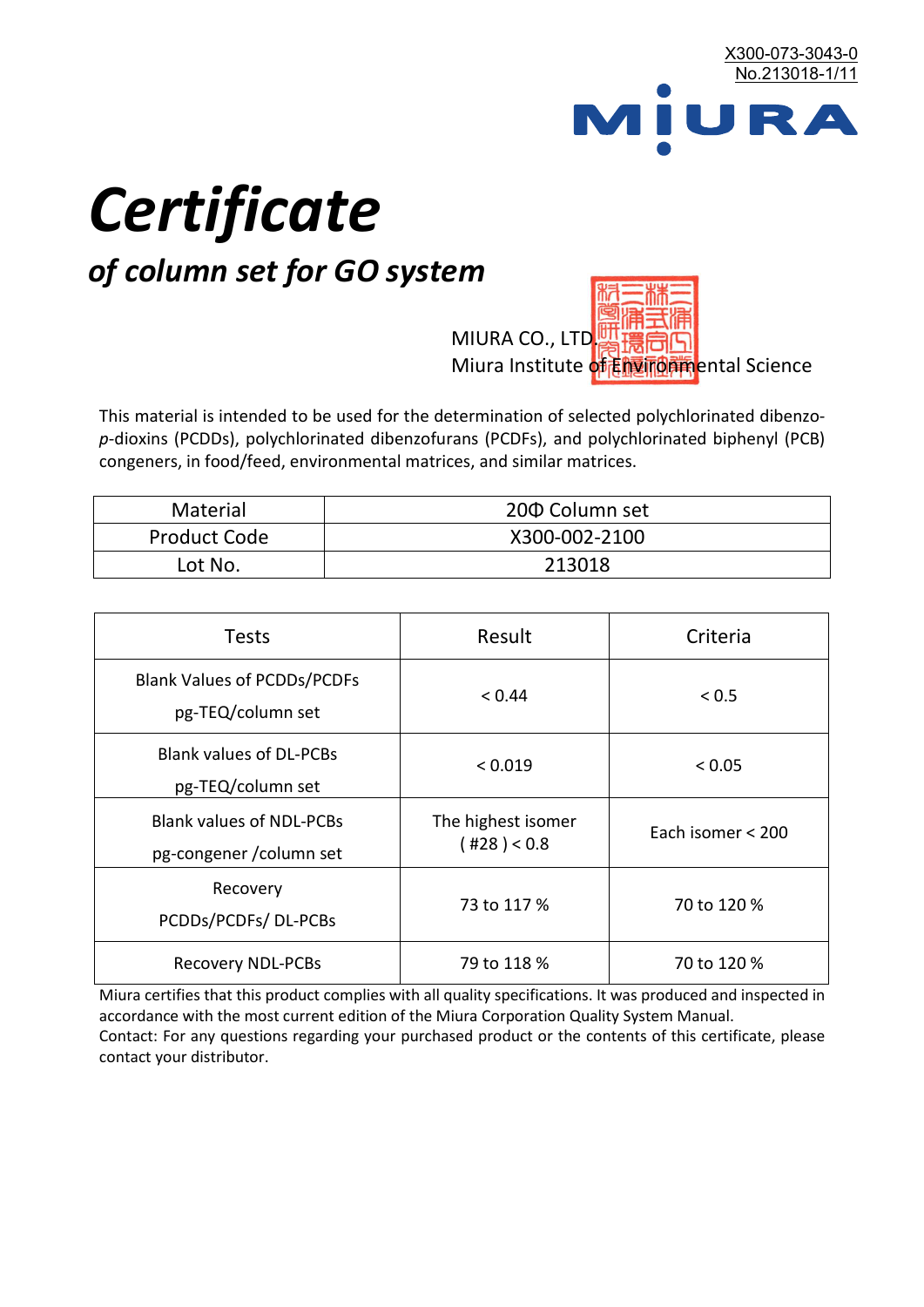### **DESCRIPTIONS**

**Lot Number:** The number mentioned on the labels on the column bag is the lot production number.

**Blank Level Values:** Blank level values, expressed as mass fractions (pg-TEQ per a column set), for selected PCB congeners, PCDD, and PCDF congeners are provided in Table 2. Blank level values are a reference value for which MIURA has the highest confidence in its accuracy, in that all known or suspected sources of bias have been investigated or taken into account (JIS K0311 or JIS K0312).

**Recovery Values (Sample):** Recovery values, expressed as percentages, are provided in Table 3 for selected mass labeled-PCB congeners, and selected mass labeled PCDD and PCDF congeners, based on selected mass labeled recovery standards added before GC-MS measurement. Recovery values meet EU regulations; however, the values meet the MIURA criteria for this certification, which are stricter than what is required by EU regulations.

#### **NOTICE AND WARNING TO USERS**

THE GO SYSTEM COLUMN SET IS INTENDED FOR DIOXIN ANALYTICAL USE ONLY, INCLUDING HAZARDOUS MATERIALS. BEFORE USE, READ THE SDS CAREFULLY; HANDLE PRODUCT AS A HAZARDOUS MATERIAL CAPABLE OF SKIN CORROSION AND/OR EYE DAMAGE.

#### **INSTRUCTIONS FOR STABILITY, STORAGE, AND USE**

**Stability and Storage:** The column set should be stored at room temperatures below 25 °C until use. It should not be frozen or exposed to sunlight or ultraviolet radiation. After removing from the bags, the contents should be used immediately, especially, because the concentration column (lower) "Alumina" can be deactivated under high-humidity. Storing of the removed column set is not recommended.

**Use:** If storing in a cold room or refrigerator, bring them to room temperature (let stand for approximately 30 min), remove water condensed on the surface of the bags. Carefully remove the bags to avoid damage of the column. Use the same lot number with one column set. For more information of column set refer to the operation manual.

#### **ANALYTICAL METHODS USED AT MIURA**

For preparation of blank test, several column sets chosen at random per lot production were allowed to reach ambient temperature; two types of the purification columns (upper: silver nitrate silica gel, and lower: sulfuric acid silica gel) were assembled, and 10 mL of n-hexane was added to wet the top of the column with the designated column cap and disposable syringe. Then, a known amount of internal standard solution (containing selected labeled PCB, PCDDs, and PCDFs congeners; as shown in Table 1) dissolved in 6 mL of n-hexane was added to the top of the column with disposable syringe, and the syringe was washed with 2 x 2 mL of n-hexane; the n-hexane was injected into the column again. Then, the purification columns assembled with the concentration columns (upper) and (lower) were set to the each system unit immediately. After two fractions (dioxin and PCB fractions) were obtained from each system unit, a known amount of the recovery standard solution was added to each concentration vessel. Finally, both fractions were concentrated using an evaporation system under nitrogen to 0.01 mL.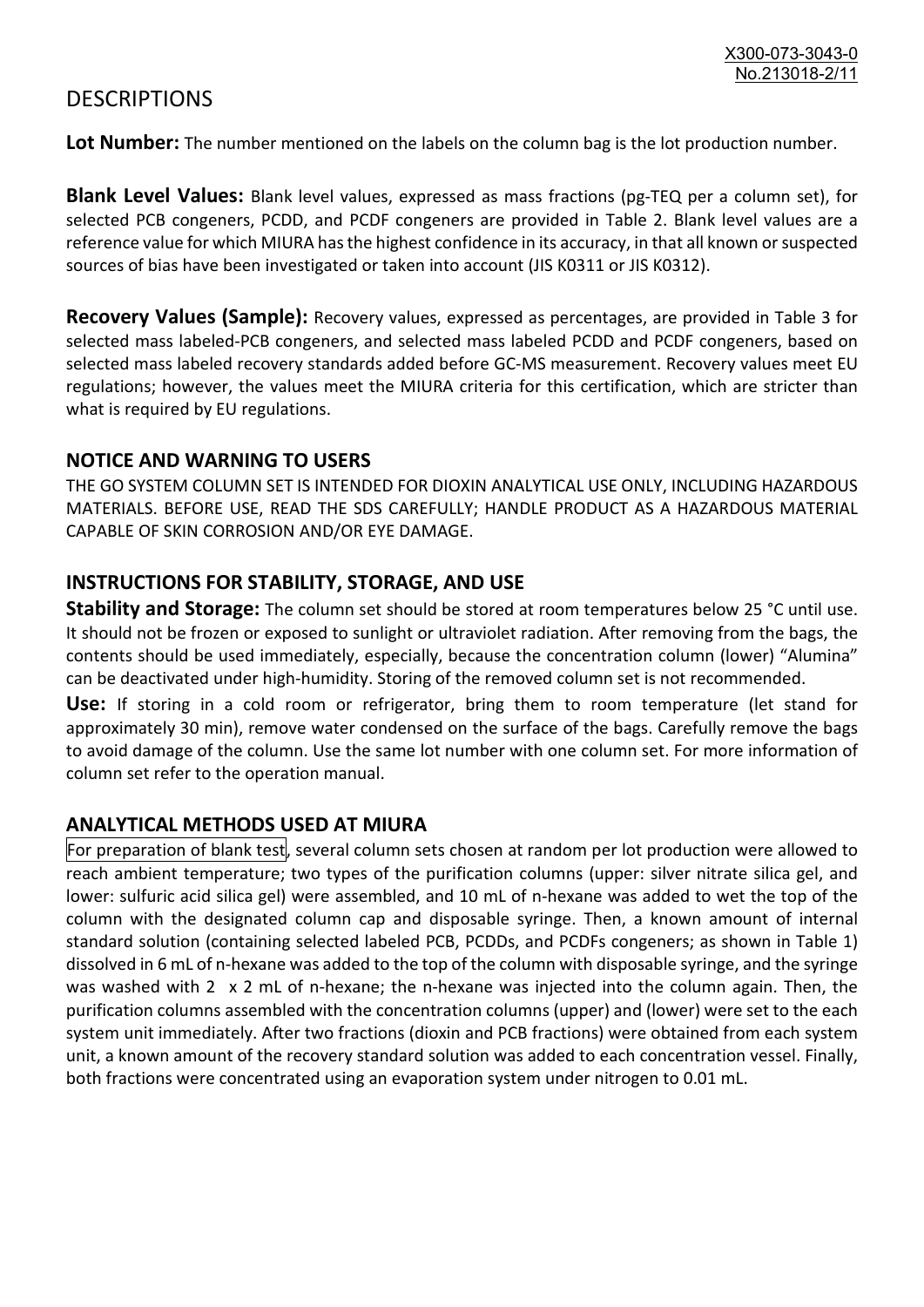X300-073-3043-0 No.213018-3/

| Compounds                          | Standard                      | Maker Code     | Maker                           | <b>Diluted</b><br>Concentration |
|------------------------------------|-------------------------------|----------------|---------------------------------|---------------------------------|
| PCDDs and PCDFs,<br><b>DL-PCBs</b> | Internal Standard             | DF-SS-A        |                                 | $10$ ng/mL<br>in decane         |
|                                    | <b>Internal Standard</b>      | DFP-LCS-B      | Wellington<br>Laboratories Inc. |                                 |
|                                    | Recovery (Surrogate) Standard | DF-IS-J        |                                 |                                 |
| <b>NDL-PCBs</b>                    | Internal Standard             | <b>MBP-28</b>  |                                 |                                 |
|                                    |                               | <b>MBP-52</b>  |                                 |                                 |
|                                    |                               | MBP-101        |                                 |                                 |
|                                    |                               | <b>MBP-138</b> |                                 |                                 |
|                                    |                               | MBP-153        |                                 |                                 |
|                                    | Recovery (Surrogate) Standard | <b>MBP-19</b>  |                                 |                                 |
|                                    |                               | <b>MBP-70</b>  |                                 |                                 |
|                                    |                               | <b>MBP-111</b> |                                 |                                 |
|                                    |                               | MBP-162        |                                 |                                 |
|                                    |                               | <b>MBP-178</b> |                                 |                                 |

Table 1. Standard solutions used for recovery tests.

The concentrated dioxin fraction was analyzed using gas chromatography / high resolution mass spectrometry (GC/HRMS) operated in electron impact (EI) mode. A 0.25 mm ID × 60 m fused silica capillary (BPX-DXN, TRAJAN) was used. The concentrated PCB fraction was analyzed using GC/HRMS operated in EI mode. A 0.25 mm ID × 60 m fused silica capillary (HT8-PCB, TRAJAN) was used. All injections were 2 μL using a splitless inlet. The results, blank level values, are provided in Table 2. The chromatograms of each compounds are shown at page 6 and after. Furthermore, the dioxin and PCB fractions were analyzed using gas chromatography / low resolution mass spectrometry operated in total ion scan (m/z 50 to 500) mode, to confirm if interferences may affect determination of target compounds by GC/HRMS are included in the fractions, the chromatograms are not shown here.

For the recovery test (sample), The sunflower seed oil from Helianthus annuus (S5007-1L, Sigma Aldrich) was dissolved in 2 mL of n-hexane. A known amount of the internal standard solution was added to the flask, mixed, and allowed to equilibrate. First, several column sets chosen at random per lot production were allowed to reach ambient temperature; the purification columns (upper) and (lower) were assembled. 10 mL of n-hexane was added to wet the top of the column with the designated column cap and disposable syringe. Then, the sample with the internal standard was injected into the top of the column with the disposable syringe, and the syringe was washed with 2 x 2 mL of n-hexane; the n-hexane was injected into the column again. The purification column was assembled with the concentration column (upper) and (lower), and set to the each system unit immediately. After obtaining two fractions from the system unit, the dioxin and PCB fractions were concentrated using an evaporation system under nitrogen to approximately 0.01 mL. After the addition of a known amount of recovery standard solution, the both fractions were concentrated to 0.02 mL; then dioxin and PCB in each fractions were analyzed using GC/HRMS as mentioned above test. The inspection results is displayed in Table 3.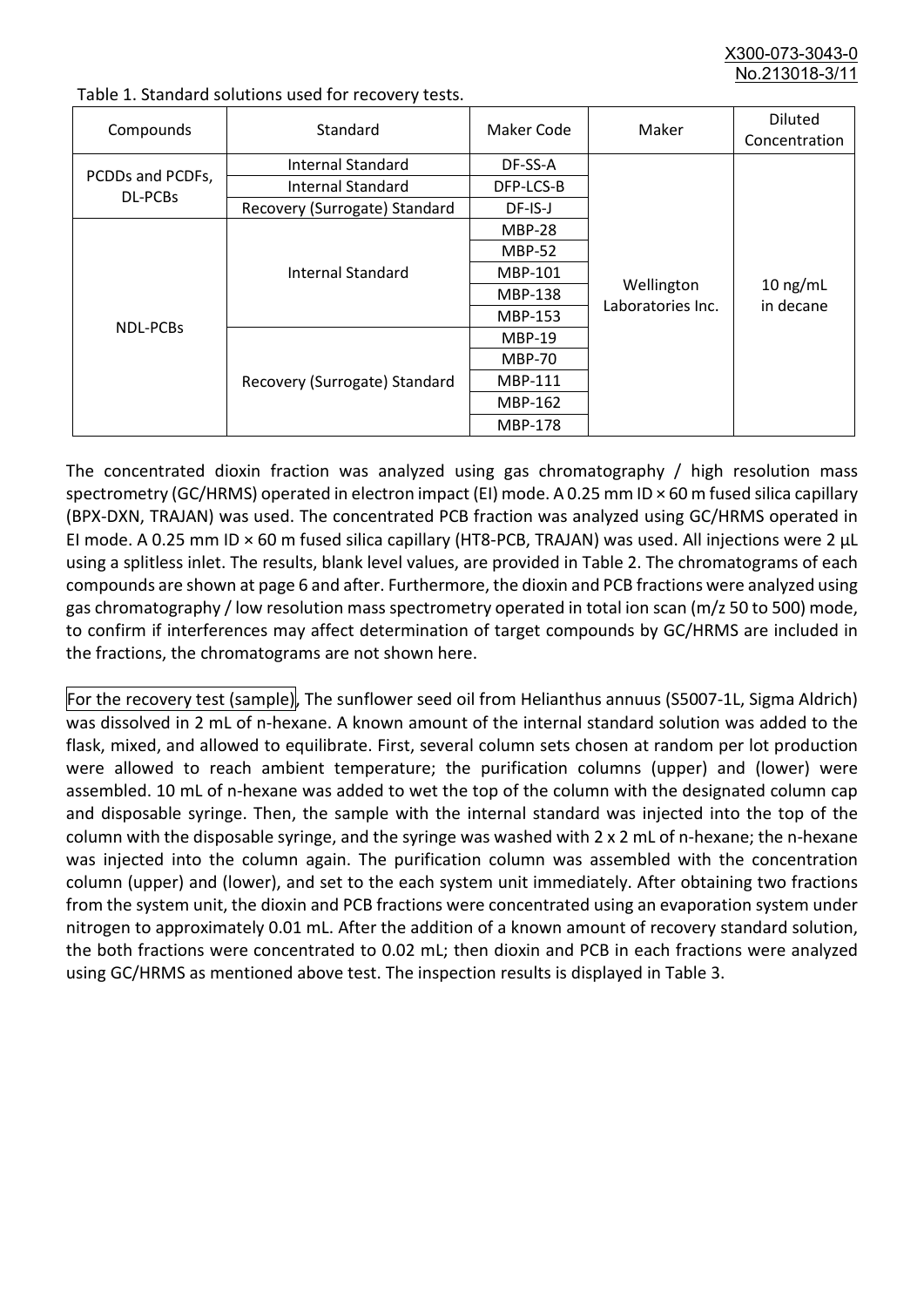X300-073-3043-0 No.213018-4/11

|  | Table 2 Blank levels of dioxins (PCDDs/PCDFs and DL-PCBs) and NDL-PCBs per column set. |
|--|----------------------------------------------------------------------------------------|
|--|----------------------------------------------------------------------------------------|

| abic 2 Diarik icveis of dioxins (I CDD3/TCDTs and DET CD3/ and NDET CD3 pcr column sett.<br>Congener | Concentration | <b>LOQ</b> | <b>LOD</b> | $S/N=3$   | TEQ*      |
|------------------------------------------------------------------------------------------------------|---------------|------------|------------|-----------|-----------|
|                                                                                                      | pg/column     | pg/column  | pg/column  | pg/column | pg/column |
| 2,3,7,8-TeCDD                                                                                        | <b>ND</b>     | 0.29       | 0.09       | 0.06      | 0.09      |
| 1,2,3,7,8-PeCDD                                                                                      | <b>ND</b>     | 0.30       | 0.09       | 0.08      | 0.09      |
| 1,2,3,4,7,8-HxCDD                                                                                    | <b>ND</b>     | 0.8        | 0.2        | 0.2       | 0.02      |
| 1,2,3,6,7,8-HxCDD                                                                                    | <b>ND</b>     | 0.7        | 0.2        | 0.2       | 0.02      |
| 1,2,3,7,8,9-HxCDD                                                                                    | <b>ND</b>     | 0.8        | 0.2        | 0.2       | 0.02      |
| 1,2,3,4,6,7,8-HpCDD                                                                                  | <b>ND</b>     | 1.3        | 0.4        | 0.1       | 0.004     |
| <b>OCDD</b>                                                                                          | <b>ND</b>     | 1.9        | 0.6        | 0.1       | 0.00018   |
| 2,3,7,8-TeCDF                                                                                        | <b>ND</b>     | 0.9        | 0.3        | 0.08      | 0.03      |
| 1,2,3,7,8-PeCDF                                                                                      | <b>ND</b>     | 0.8        | 0.2        | 0.1       | 0.006     |
| 2,3,4,7,8-PeCDF                                                                                      | <b>ND</b>     | 0.5        | 0.2        | 0.1       | 0.06      |
| 1,2,3,4,7,8-HxCDF                                                                                    | <b>ND</b>     | 0.6        | 0.2        | 0.1       | 0.02      |
| 1,2,3,6,7,8-HxCDF                                                                                    | <b>ND</b>     | 0.9        | 0.3        | 0.1       | 0.03      |
| 1,2,3,7,8,9-HxCDF                                                                                    | <b>ND</b>     | 0.6        | 0.2        | 0.1       | 0.02      |
| 2,3,4,6,7,8-HxCDF                                                                                    | <b>ND</b>     | 0.6        | 0.2        | 0.1       | 0.02      |
| 1,2,3,4,6,7,8-HpCDF                                                                                  | <b>ND</b>     | 1.0        | 0.3        | 0.06      | 0.003     |
| 1,2,3,4,7,8,9-HpCDF                                                                                  | <b>ND</b>     | 1.1        | 0.3        | 0.07      | 0.003     |
| <b>OCDF</b>                                                                                          | <b>ND</b>     | 2.0        | 0.6        | 0.1       | 0.00018   |
| #81 (3,4,4',5-TeCB)                                                                                  | <b>ND</b>     | 0.7        | 0.2        | 0.06      | 0.00006   |
| #77 (3,3',4,4'-TeCB)                                                                                 | <b>ND</b>     | 1.5        | 0.5        | 0.06      | 0.00005   |
| #126 (3,3',4,4',5-PeCB)                                                                              | <b>ND</b>     | 0.4        | 0.1        | 0.1       | 0.01      |
| #169 (3,3',4,4',5,5'-HxCB)                                                                           | <b>ND</b>     | 0.9        | 0.3        | 0.09      | 0.009     |
| #123 (2',3,4,4',5-PeCB)                                                                              | <b>ND</b>     | 0.4        | 0.1        | 0.03      | 0.000003  |
| #118 (2,3',4,4',5-PeCB)                                                                              | <b>ND</b>     | 0.7        | 0.2        | 0.03      | 0.000006  |
| #105 (2,3,3',4,4'-PeCB)                                                                              | <b>ND</b>     | 0.4        | 0.1        | 0.02      | 0.000003  |
| #114 (2,3,4,4',5-PeCB)                                                                               | <b>ND</b>     | 0.6        | 0.2        | 0.03      | 0.000006  |
| #167 (2,3',4,4',5,5'-HxCB)                                                                           | <b>ND</b>     | 0.4        | 0.1        | 0.02      | 0.000003  |
| #156 (2,3,3',4,4',5-HxCB)                                                                            | <b>ND</b>     | 0.5        | 0.1        | 0.02      | 0.000003  |
| #157 (2,3,3',4,4',5'-HxCB)                                                                           | <b>ND</b>     | 0.6        | 0.2        | 0.02      | 0.000006  |
| #189 (2,3,3',4,4',5,5'-HpCB)                                                                         | <b>ND</b>     | 0.4        | 0.1        | 0.02      | 0.000003  |
| #28 (2,4,4'-TrCB)                                                                                    | 0.8           | 0.4        | 0.1        | 0.02      |           |
| #52 (2,2',5,5'-TeCB)                                                                                 | 0.3           | 0.3        | 0.1        | 0.04      |           |
| #101 (2,2',4,5,5'-PeCB)                                                                              | <b>ND</b>     | 0.4        | 0.1        | 0.03      |           |
| #138 (2,2',3,4,4',5'-HxCB)                                                                           | <b>ND</b>     | 0.6        | 0.2        | 0.03      |           |
| #153 (2,2',4,4',5,5'-HxCB)                                                                           | <b>ND</b>     | 1.1        | 0.3        | 0.03      |           |
| #180 (2,2',3,4,4',5,5'-HpCB)                                                                         | <b>ND</b>     | 0.6        | 0.2        | 0.04      |           |

\* TEQ: Toxicity Equivalents (are applied WHO-TEF(2006))

- 1. The figures in the parentheses in the concentration of actual measurement denote the concentration of the LOD or more and less than the LOQ.
- 2. ND in the concentration of actual measurement denotes less than the LOD.
- 3. TEQ are calculated with an actual measurement which is the concentration of the LOQ or more, and an actual measurement which is the concentration of the LOD or more and less than the LOQ, respectively. For values less than the LOD, TEQ are calculated with the LOD.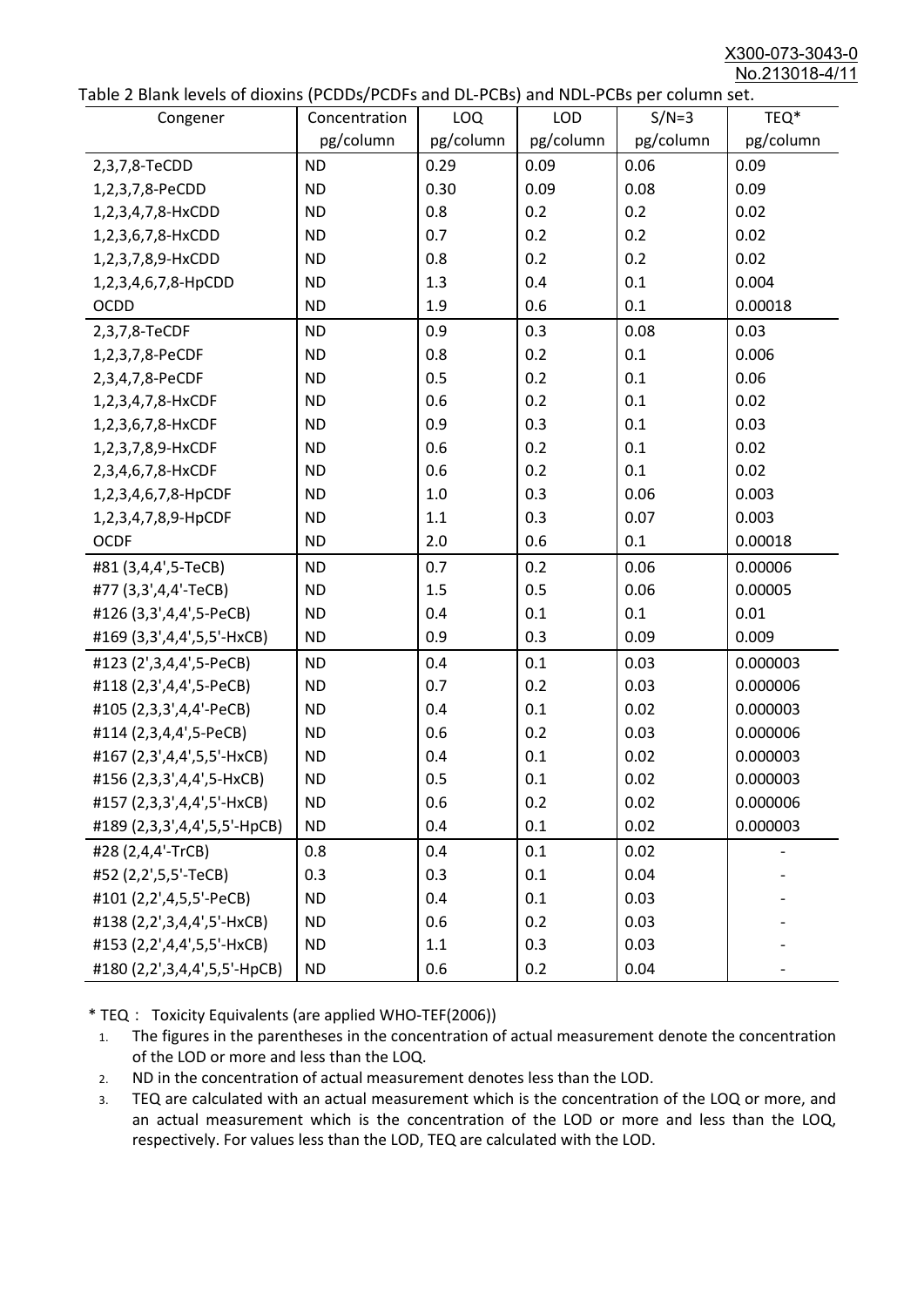| uwic J.<br>Recoveries of fabeled internal standar |        |
|---------------------------------------------------|--------|
| Congener                                          | Sample |
| 2,3,7,8-TeCDD                                     | 73 %   |
| 1,2,3,7,8-PeCDD                                   | 79 %   |
| 1,2,3,4,7,8-HxCDD                                 | 81%    |
| 1,2,3,6,7,8-HxCDD                                 | 83%    |
| 1,2,3,7,8,9-HxCDD                                 | 79 %   |
| 1,2,3,4,6,7,8-HpCDD                               | 81%    |
| <b>OCDD</b>                                       | 76 %   |
| 2,3,7,8-TeCDF                                     | 81%    |
| 1,2,3,7,8-PeCDF                                   | 87%    |
| 2,3,4,7,8-PeCDF                                   | 87%    |
| 1,2,3,4,7,8-HxCDF                                 | 81%    |
| 1,2,3,6,7,8-HxCDF                                 | 82%    |
| 1,2,3,7,8,9-HxCDF                                 | 86%    |
| 2,3,4,6,7,8-HxCDF                                 | 81%    |
| 1,2,3,4,6,7,8-HpCDF                               | 81%    |
| 1,2,3,4,7,8,9-HpCDF                               | 84 %   |
| <b>OCDF</b>                                       | 78%    |
| #81 (3,4,4',5-TeCB)                               | 84 %   |
| #77 (3,3',4,4'-TeCB)                              | 84 %   |
| #126 (3,3',4,4',5-PeCB)                           | 89%    |
| #169 (3,3',4,4',5,5'-HxCB)                        | 86%    |
| #123 (2',3,4,4',5-PeCB)                           | 102 %  |
| #118 (2,3',4,4',5-PeCB)                           | 99%    |
| #105 (2,3,3',4,4'-PeCB)                           | 107 %  |
| #114 (2,3,4,4',5-PeCB)                            | 109 %  |
| #167 (2,3',4,4',5,5'-HxCB)                        | 96 %   |
| #156 (2,3,3',4,4',5-HxCB)                         | 97%    |
| #157 (2,3,3',4,4',5'-HxCB)                        | 100 %  |
| #189 (2,3,3',4,4',5,5'-HpCB)                      | 117%   |
| #28 (2,4,4'-TrCB)                                 | 118 %  |
| #52 (2,2',5,5'-TeCB)                              | 96 %   |
| #101 (2,2',4,5,5'-PeCB)                           | 97%    |
| #138 (2,2',3,4,4',5'-HxCB)                        | 89%    |
| #153 (2,2',4,4',5,5'-HxCB)                        | 79%    |
| #180 (2,2',3,4,4',5,5'-HpCB)                      | 110%   |

Table 3. Recoveries of labeled internal standards.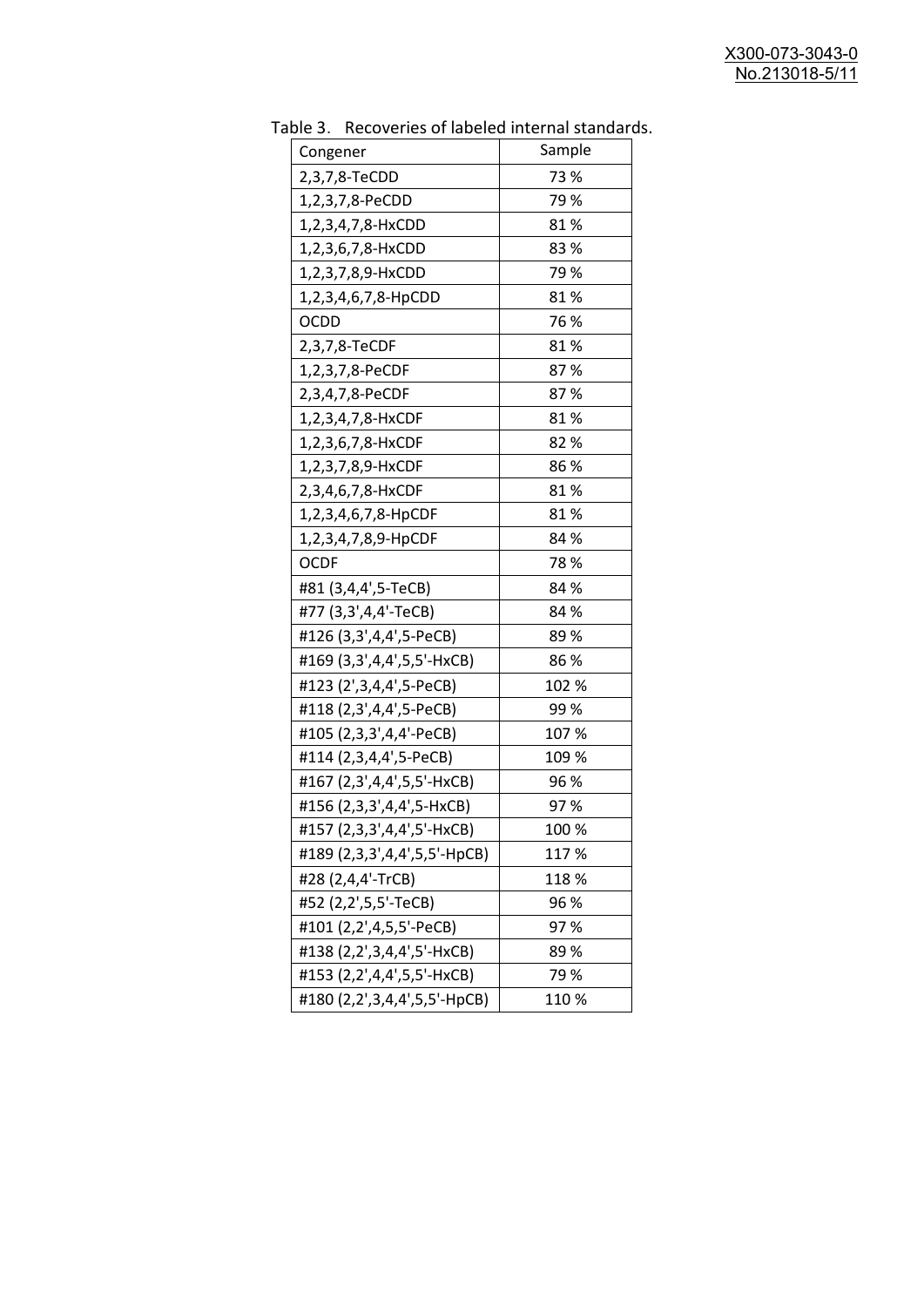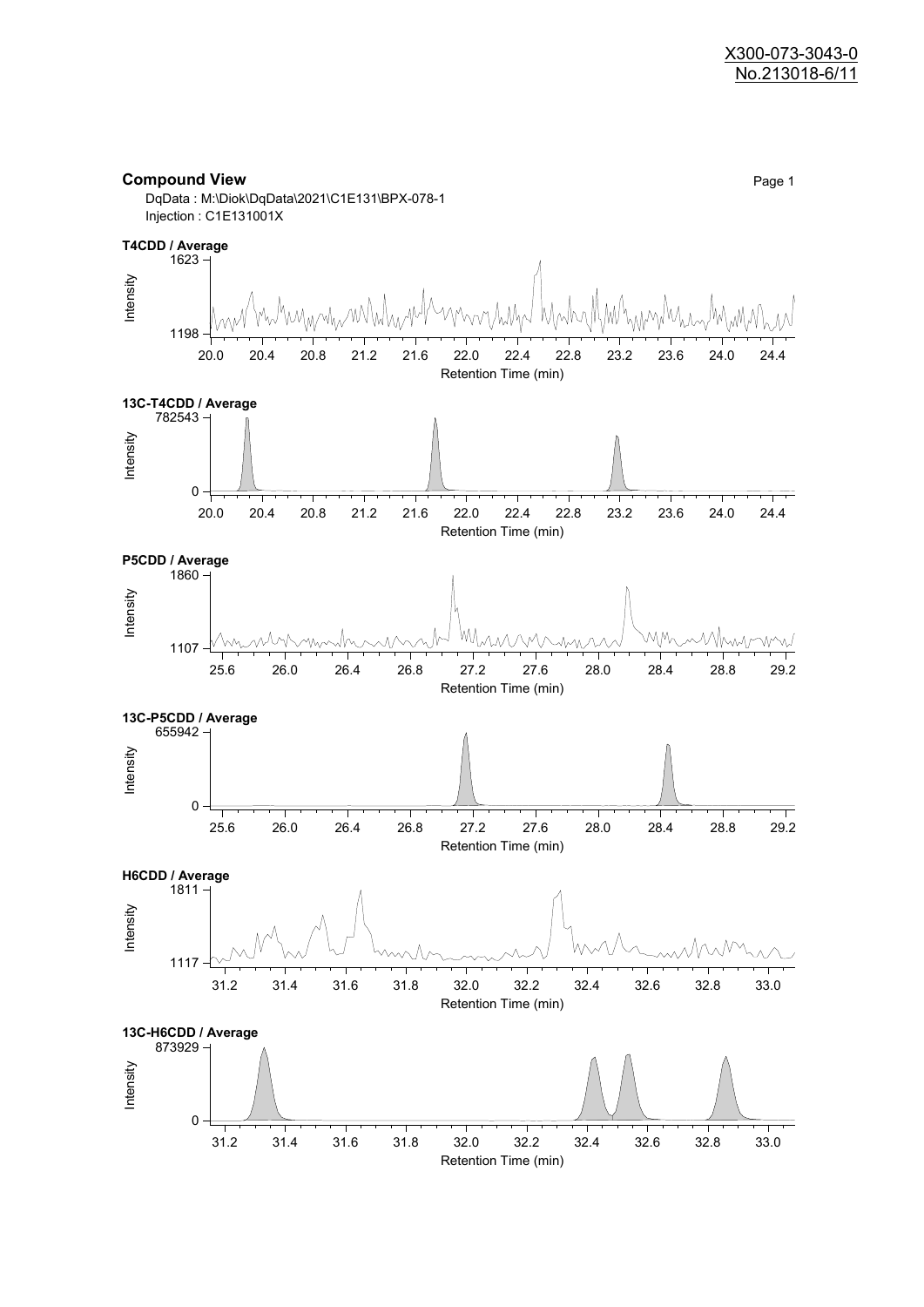#### X300-073-3043-0 No.213018-7/11

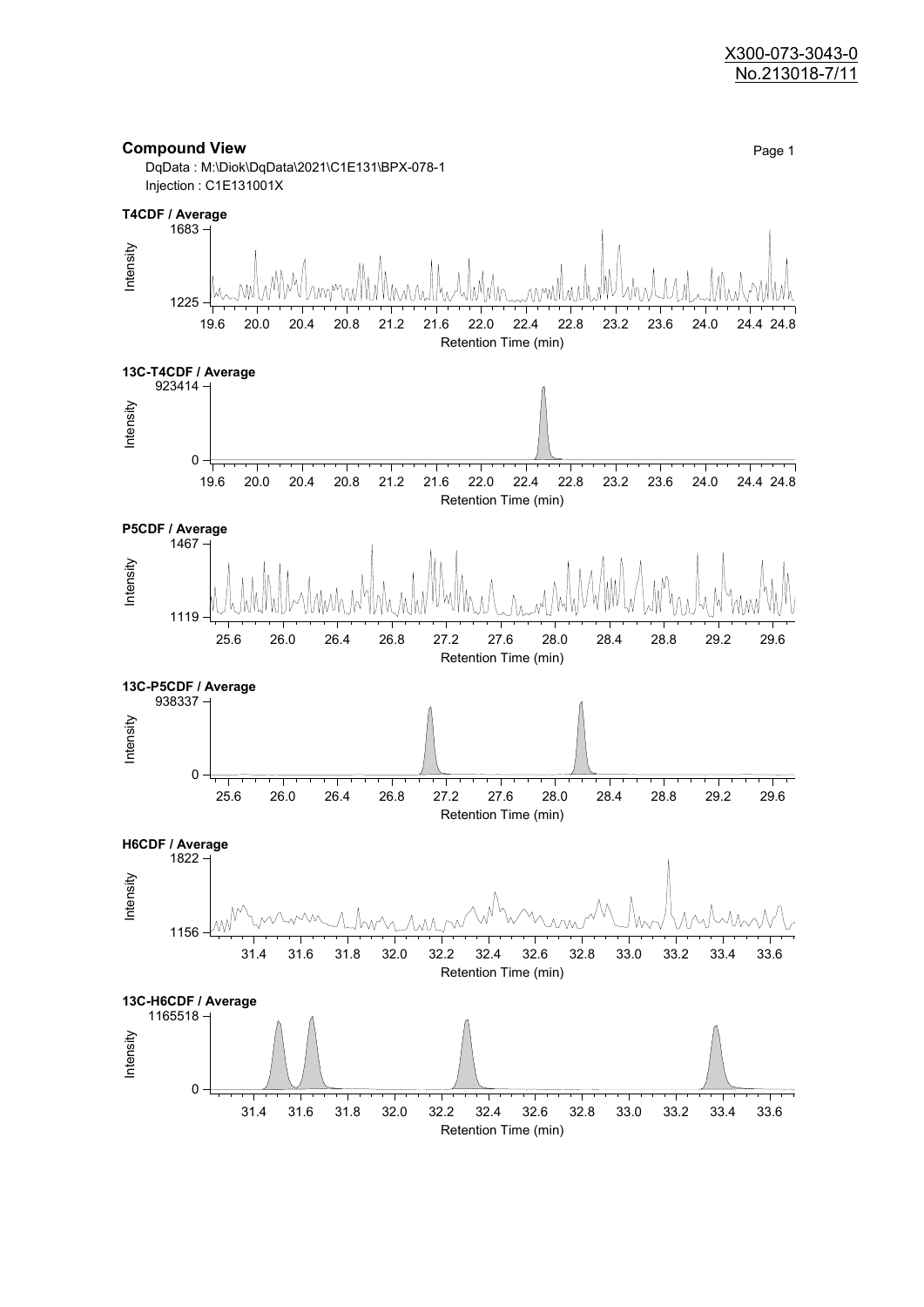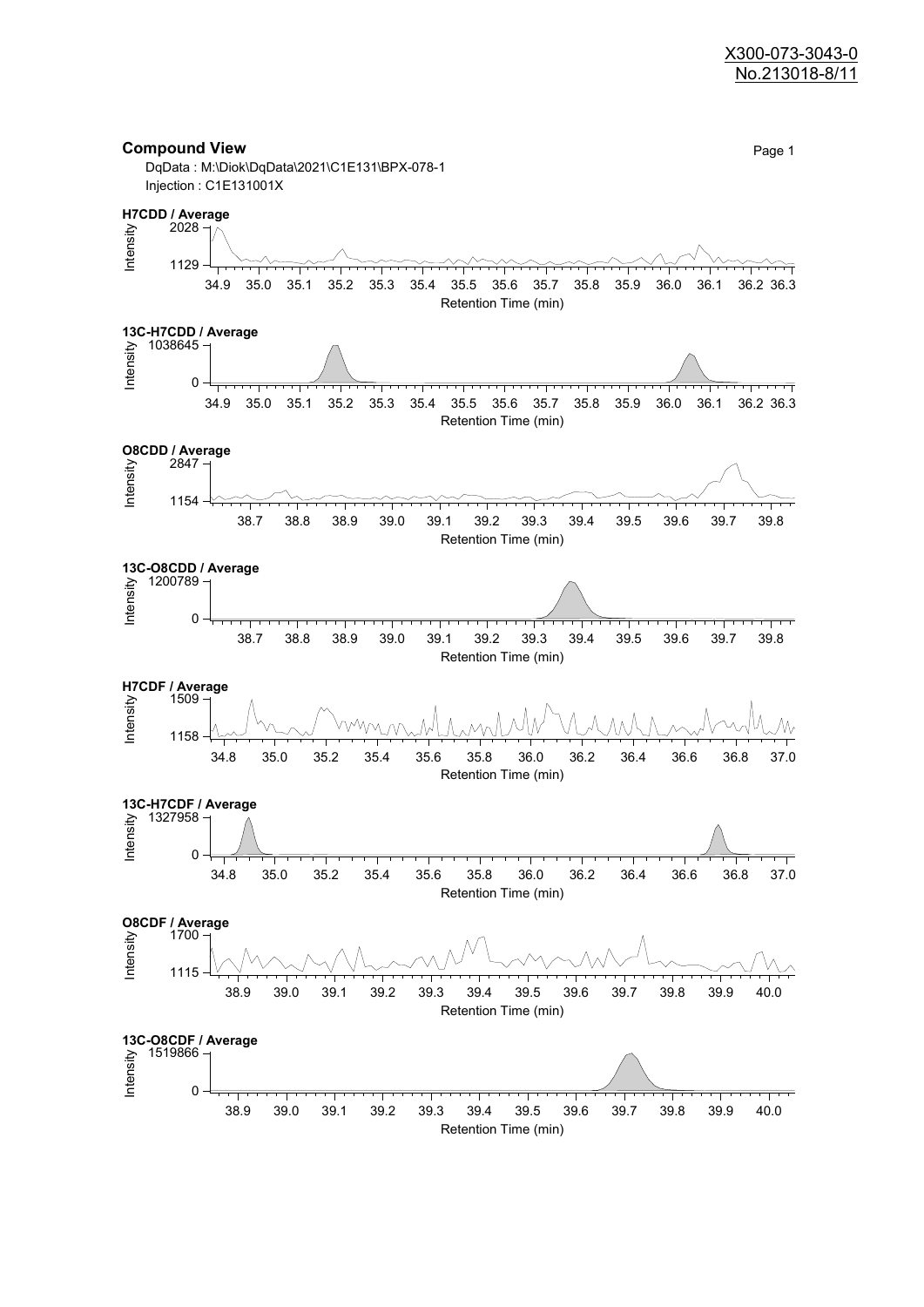

Retention Time (min)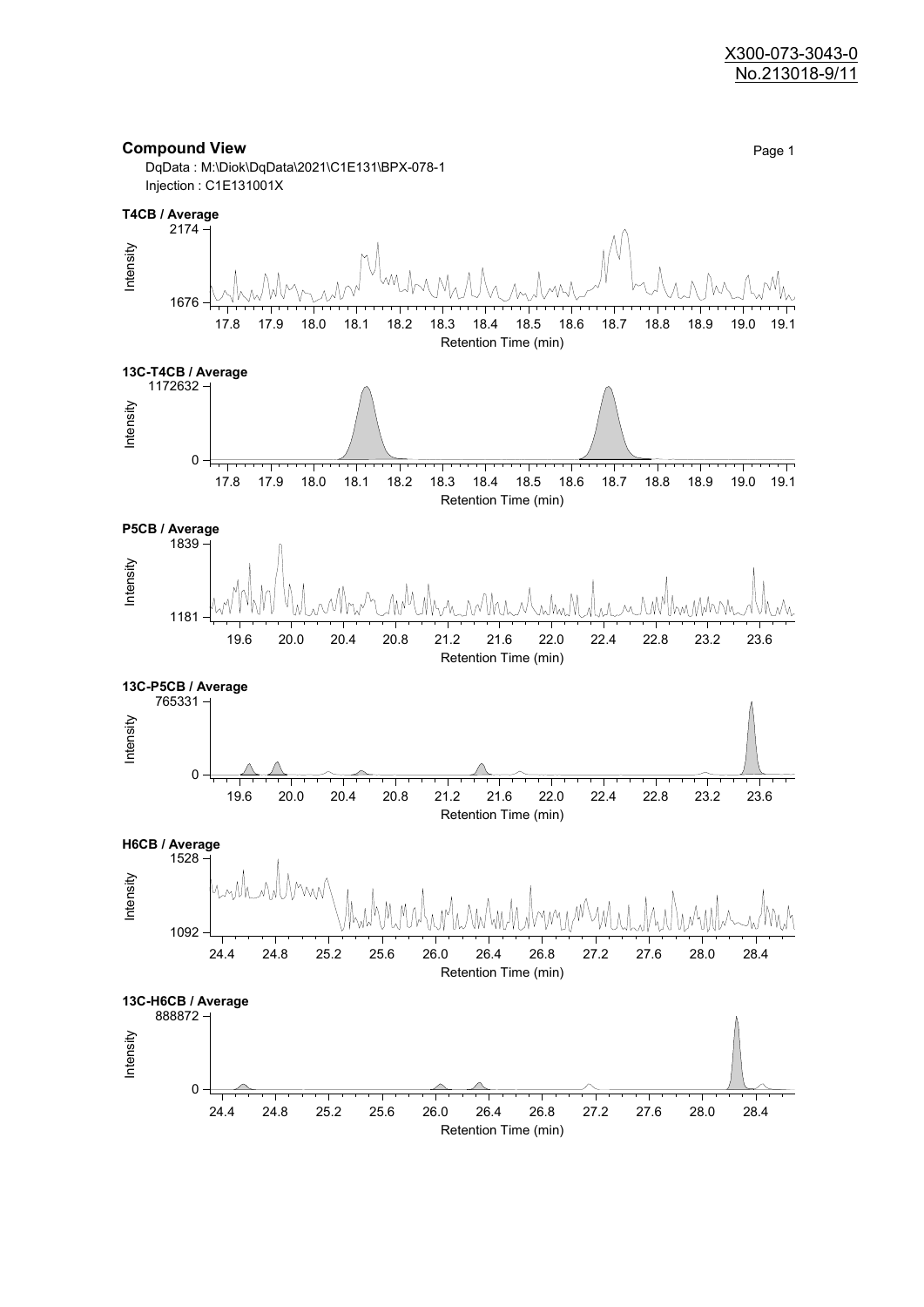